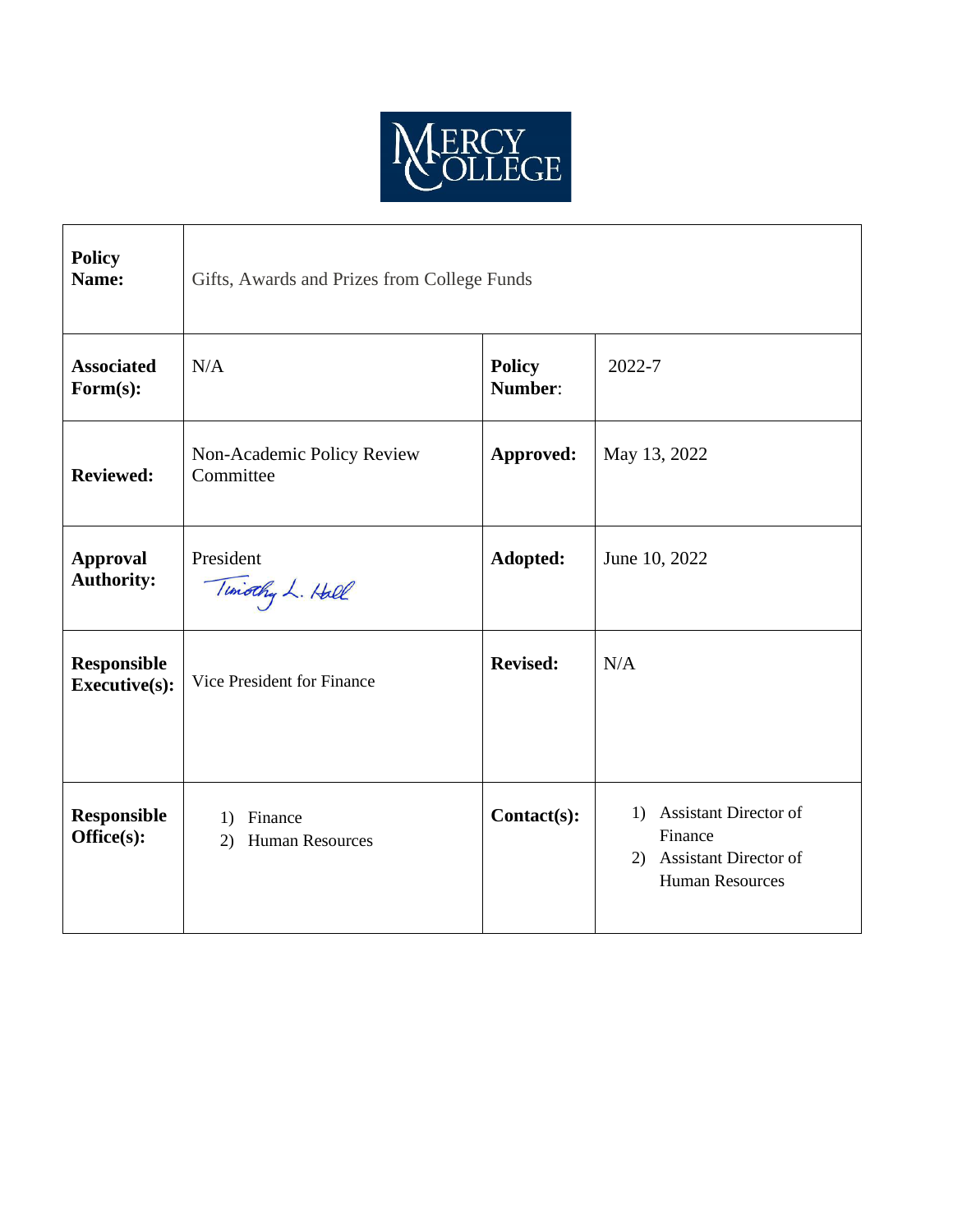### **I. Purpose**

Mercy College's mission is to transform students' lives through higher education, in an affordable manner. Consistent with that mission, the College must always seek to be judicious in the use of its resources. In addition, the College must remain compliant with federal and state tax laws relating to gifts. As such, while the administration wants to show support and sympathy to its community members in certain situations, it cannot do so in an unlimited fashion. This Policy discusses the limitations placed on expressions of sympathy, employee recognition and gifts, prizes and awards to employees, development gifts and institutional gifts.

# **II. Policy**

The IRS requires that gifts, prizes and most awards above a nominal amount be reported as taxable income. The College must therefore provide for proper accounting treatment in the limited instances where such gifts, prizes and awards are allowable. This Policy allows for modest occasional gifts to be made to students, employees, or immediate family members in expression of sympathy.

College funds may not be used to purchase gifts for any individual in recognition of events such as Administrative Professionals Day, Long-term Service Awards, birthdays, weddings, housewarmings, births, or holidays.

### A. Expressions of Sympathy

Expenses incurred in connection with expressions of sympathy or support toward employees and students are allowed only as modest and occasional expressions; not to exceed a value of \$75 and with a limit of one gift per occasion. Examples of such support would include death, serious illness or hospital stays for employees, students, or immediate family members.

# B. Employee Recognition and Gifts

Expenses incurred in connection with expressions of congratulations toward employees or students are allowed only as occasional, modest expressions of support and recognition on behalf of the College. These gifts must be tangible personal property (not gift cards) and should not exceed \$75 in value to any individual, unless approved in advance by the area Vice President (VP) or Provost (although gift cards issued at the College Bookstore will be allowed up to \$20).

#### C. Employee Gifts, Awards and Prizes

In almost all circumstances, gifts, awards and prizes are included in the recipient's gross income if the prize is paid for by the College. Gifts, prizes and awards of tangible personal property of \$25 or less can be excluded from gross income.

# D. Development Gifts